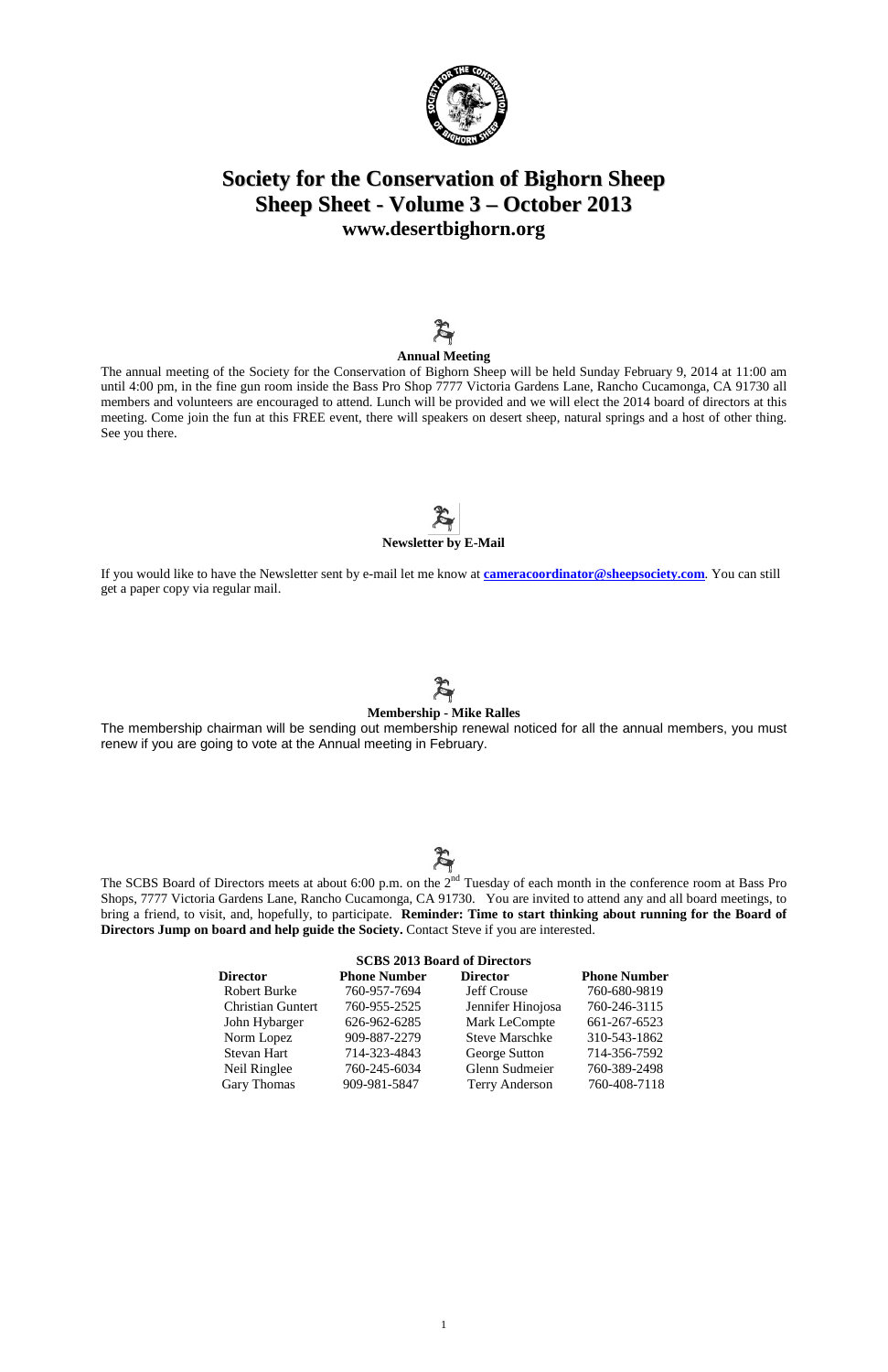## $\boldsymbol{\mathcal{Z}}$ **SCBS Rain Catcher II**

Here are a couple of photos of our own "low Maintenance" Wildlife Water System. They are buried in the ground and combined with the appropriate size rain mat; they become self-filling so we won't have to haul as much water as in the past.

#### **29 Palms WWS**



**Photo by Debbie**







**Photo by Bob**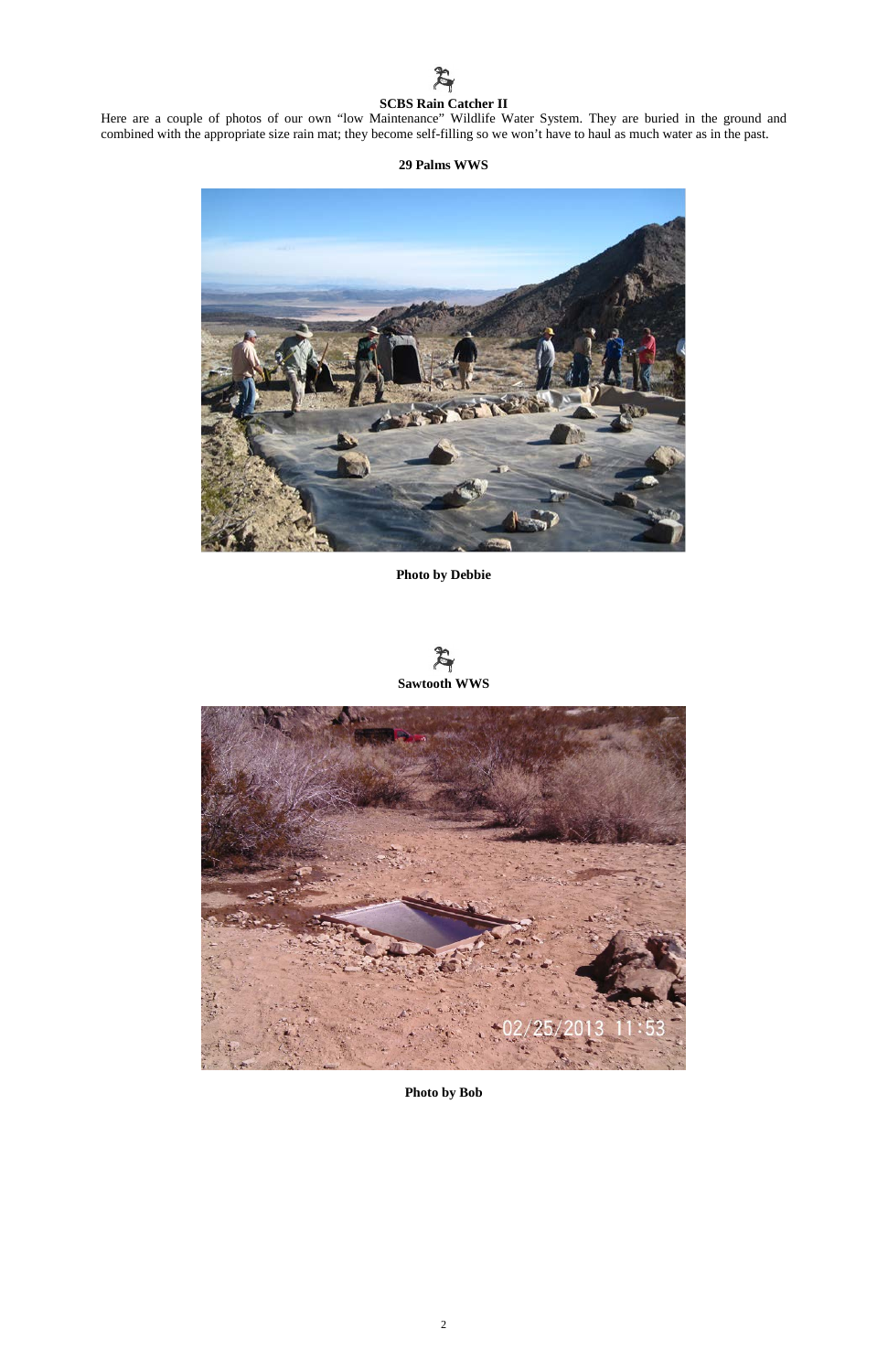Like all desert animals how desert Bighorn sheep acquire and conserve water is literally a matter of life and death. Some animals like the kit fox and the jackrabbit can live off the water that they find in their food and the occasional rain. Desert Bighorn sheep cannot do this. They must have water to drink on a regular basis. In the extreme heat of the summer they will often drink once a day. In the wintertime they may go as long as two months without drinking water.

# By Carlos Gallinger thewayofthings.org *DESERT BIGHORN SHEEP AND WATER*

 In many of the desert Bighorn sheep habitats the number of springs and other water sources determine the number sheep that can live there and the size of the habitat. Bighorn sheep can be fairly choosy about which water they use. If the situation around the water source favors the predators too much they will not use it.

 Another thing that stops Bighorn sheep is thick brush. They will not push their way through it to get a drink of water. Nor will they try to dig their way to water with their hoofs. When it comes to digging they will let the coyote do all the work. At many springs and water pockets you can see game trails where the sheep have been using the same access points for thousands of years. Desert Bighorn sheep have the ability to remember the whereabouts of the smallest spring or waterhole in their home range, even if they have not drunk from it in many years.

 When barrel cactus is in the right condition, desert Bighorn sheep will break them open and eat the water rich pulp inside. This allows them to go weeks without going to water, even in hot weather. In order to conserve water desert Bighorn sheep will often seek out shade, but usually will not do this at the expense of safety.

 Once in a while a group desert Bighorn sheep will get to a water source and find it dry. When this happens they will set off to the next available water source, but sometimes they don't all make it. Life in the desert is brutal and that's just the way of things in the desert.



 By Carlos Gallinger thewayofthings.org **ORIGINS**

 The reason for this series of articles is to give readers the tools and concepts to increase their knowledge of Bighorn Sheep and the value of their own personal experiences in the desert when they're in Bighorn habitat or have the good fortune to actually see some of these magnificent animals.

 For people who know something about how difficult things are for life in the desert the very existence of these animals is a source of wonderment.

 How they got here is also an amazing story that is not widely known and a topic that few scientists have pursued. We can start with the big picture of Bighorn Sheep. This is something often referred to as the great arc of the wild sheep. It starts in Europe in the Pyrenees Mountains. It goes through southern Europe to the Holy land and across southern Asia, then through China. It then goes up to the Bearing Sea and across the Bearing strait, down through Alaska, through Canada, the United States and ends up in Mexico.

 While the exact time that Bighorn sheep crossed over from the old world into the new is not known, most experts would put it between 10,000 and 15,000 years ago. This coincides with the majority of human culture in the New World. As we follow this arc from Europe to the Bering Sea there is quite a number of species and subspecies of wild sheep. We find this in the New World as well.

 In recent years, what is a species and a subspecies has been challenged and redefined by DNA technology. Many experts conclude that there are four main species of Bighorn Sheep in North America. Starting in Alaska is the Dahl Sheep. Through the Canadian Rockies we find the Stone Sheep

In the United States we find the Rocky Mountain Bighorn sheep. In the desert southwest, we find the Desert Bighorn sheep. These are the four distinct species that most people know in America.

 The next time you see one of these magnificent animals, I hope you'll appreciate that this individual has survived the elements and comes from a long line of survivors who have journeyed through time and distance to place this magnificent individual before you...



#### **Richard's Ramblings - Weaver's Wanderings**

Dick Weaver was at the October board meeting and talked about doing a book of Sheep photos similar to the one about the Jaguars caught on a remote camera, and we sure have enough photos to do a book.

#### **Upcoming Projects**

The Project Coordinator has several projects coming up in the next quarter, another install on the Marine Base at 29 Palms. There will need to be another repair and water haul into the Newberry Drinker and other projects yet to be named.

#### **Area Captain Coordinator**

Thanks to all the area captains and others who helped out with the checking of some of the more remote drinker systems. Also, if you are out checking drinker systems PLEASE fill out the Area Captains Repot and send it to [jjrestorationservice@yahoo.com](mailto:jjrestorationservice@yahoo.com) . Jeff is always looking for help covering all the SCBS water systems so give him a call at 760-680-9819 junestorationservice@yahoo.com if you can give a hand covering water systems.

#### **Spring Captain Coordinator**

Thanks to the efforts of Bill Tuck we have an effective Spring Captain Program too, so a big shout out to Bill and his team of Spring Captain's. Give Bill a call if you can lend a hand checking the Natural springs in the areas. Bill's phone numbers are Home: 760-8685837 and his cell is 760-964-8095.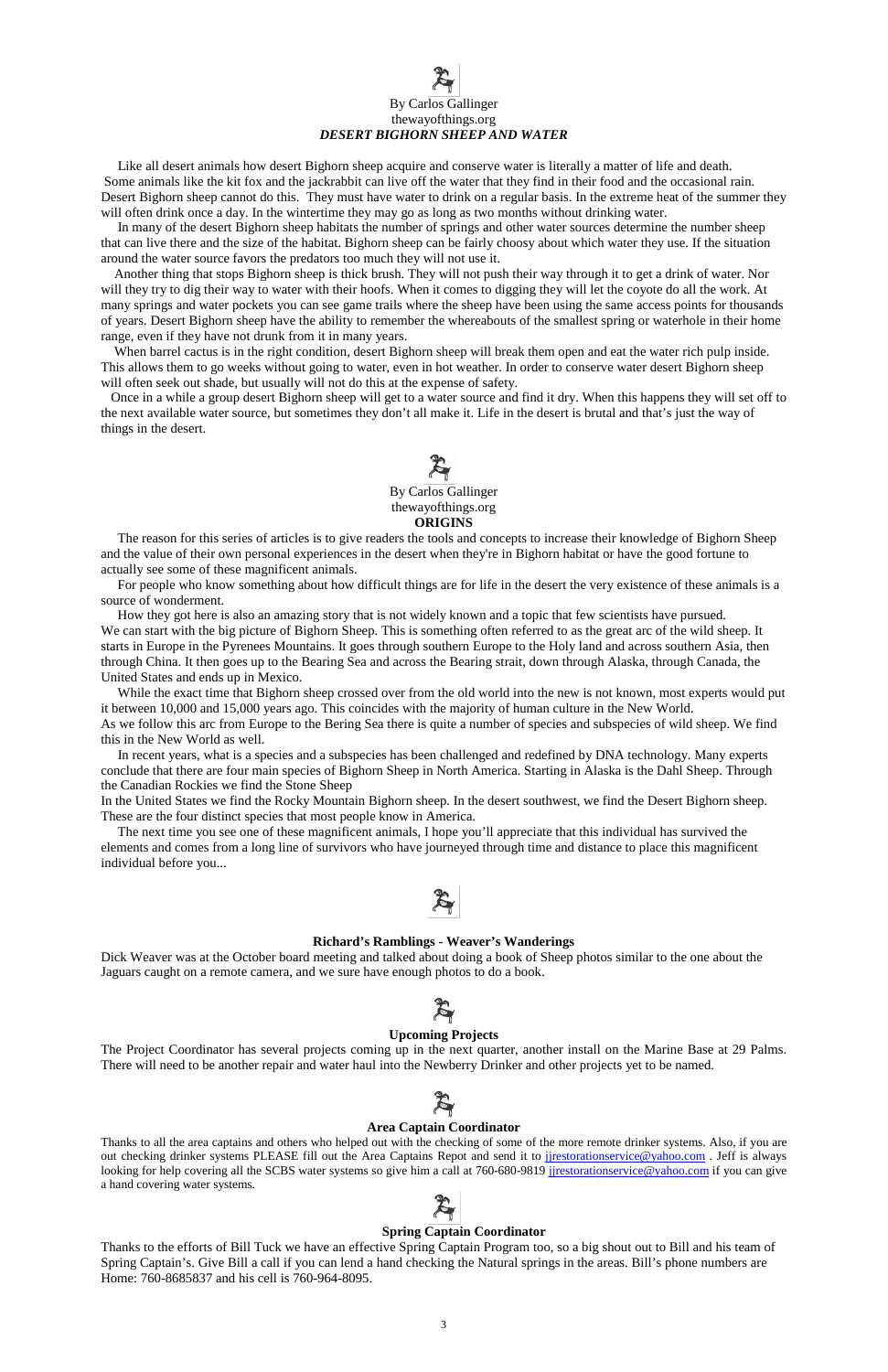

**Sheep in the North Bristols at a Natural mineral rock** 



### **Hyten Tank**

### **Next Issue**

### All about your photos that I have received over this past year so keep sending them in.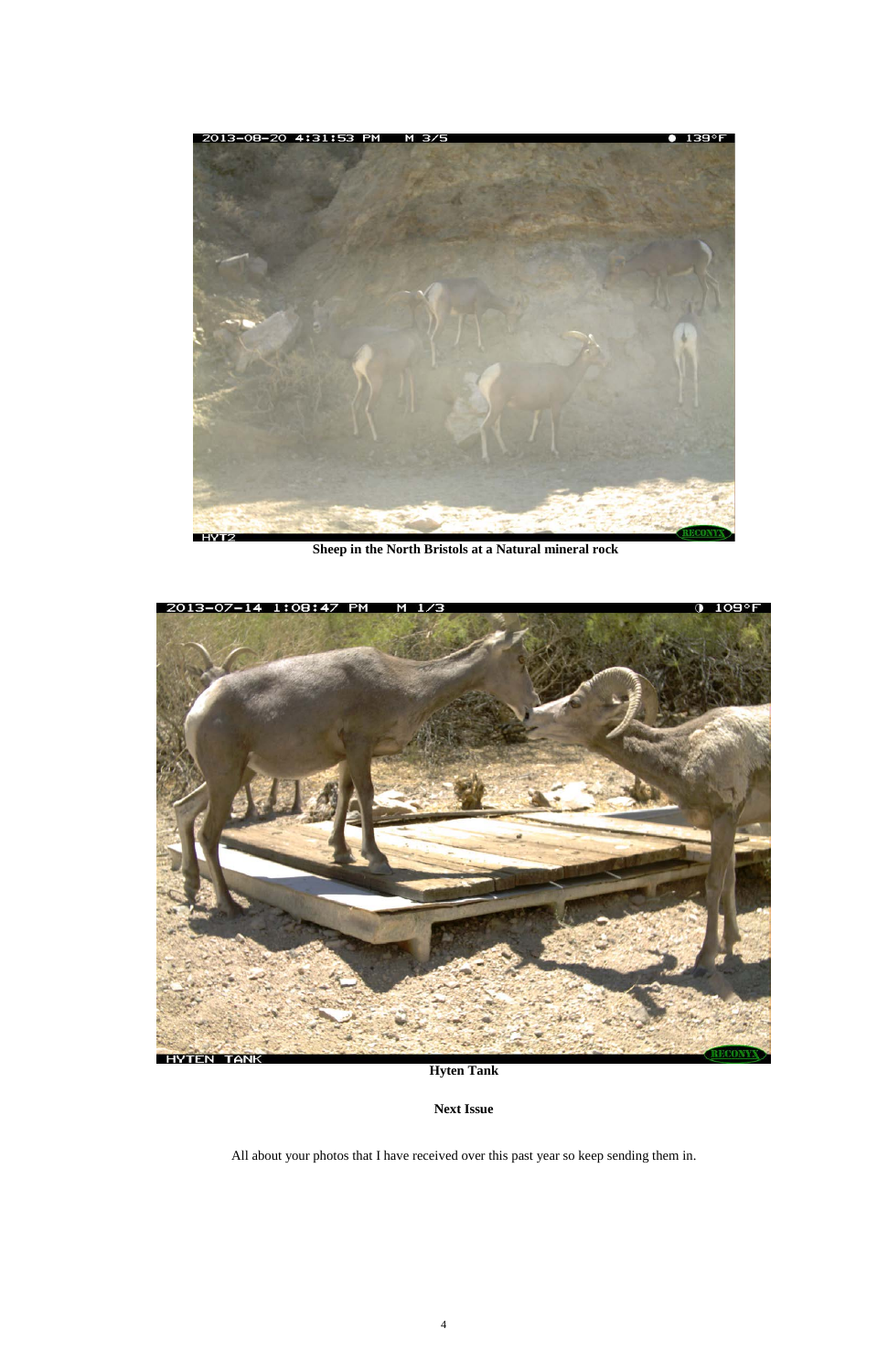### **THE SOCIETY FOR THE CONSERVATION OF BIGHORN SHEEP**

#### **A California Non-Profit Organization is looking for:**

Sportsmen and Conservationists who are concerned about our California Desert Bighorn sheep and who are willing to get involved to make a difference. Be a part of history with our program to put bighorn sheep back in their historical ranges. The Society works with the California Department of Fish and Game and the Bureau of Land Management in programs such as: sheep transplanting and propagation; habitat improvement; wildlife census; research and development; and many more. If this sounds exciting and fulfilling to you, then fill out the following application and join the Society for

| <b>Annual</b> \$35.00/Year New _______ Renewal ______                                                                               | Make checks payable to: SCBS |  |
|-------------------------------------------------------------------------------------------------------------------------------------|------------------------------|--|
| <b>Student</b> (Full Time). \$20.00/Year New _______ Renewal ______                                                                 |                              |  |
| <b>Life</b> \$300.00 New ________ ___option:3 Qtrly Pmt of (\$100.00)                                                               |                              |  |
| Corporate \$1000.00/Year                                                                                                            |                              |  |
| Enclosed is my Tax Deductible check for \$______ which includes my contribution of \$______ to help you support desert<br>wildlife. |                              |  |
| Please send me information on the Society's desert water projects. Yes ___ No ___                                                   |                              |  |
|                                                                                                                                     |                              |  |
| SCBS Sponsor:                                                                                                                       |                              |  |
|                                                                                                                                     |                              |  |
| Application Received: Funding Received: _____                                                                                       |                              |  |

the Conservation of Bighorn Sheep today! Check our website at: **www.desertbighorn.org** \*\*\*\*\*\*\*\*\*\*\*\*\*\*\*\*\*\*\*\*\*\*\*\*\*\*\*\*\*\*\*\*\*\*\*\*\*\*\*\*\*\*\*\*\*\*\*\*\*\*\*\*\*\*\*\*\*\*\*\*\*\*\*\*\*\*\*\*\*\*\*\*\*\*\*\*\*\*\*\*\*\*\*\*\*\*

**APPLICATION FOR MEMBERSHIP** 

**SOCIETY FOR THE CONSERVATION OF BIGHORN SHEEP Attn: SCBS Membership Chairman 5801 Calico Cove Court Bakersfield, CA 93306**

Voted In: \_\_\_\_\_\_ Member Card Sent: \_\_\_\_\_\_\_